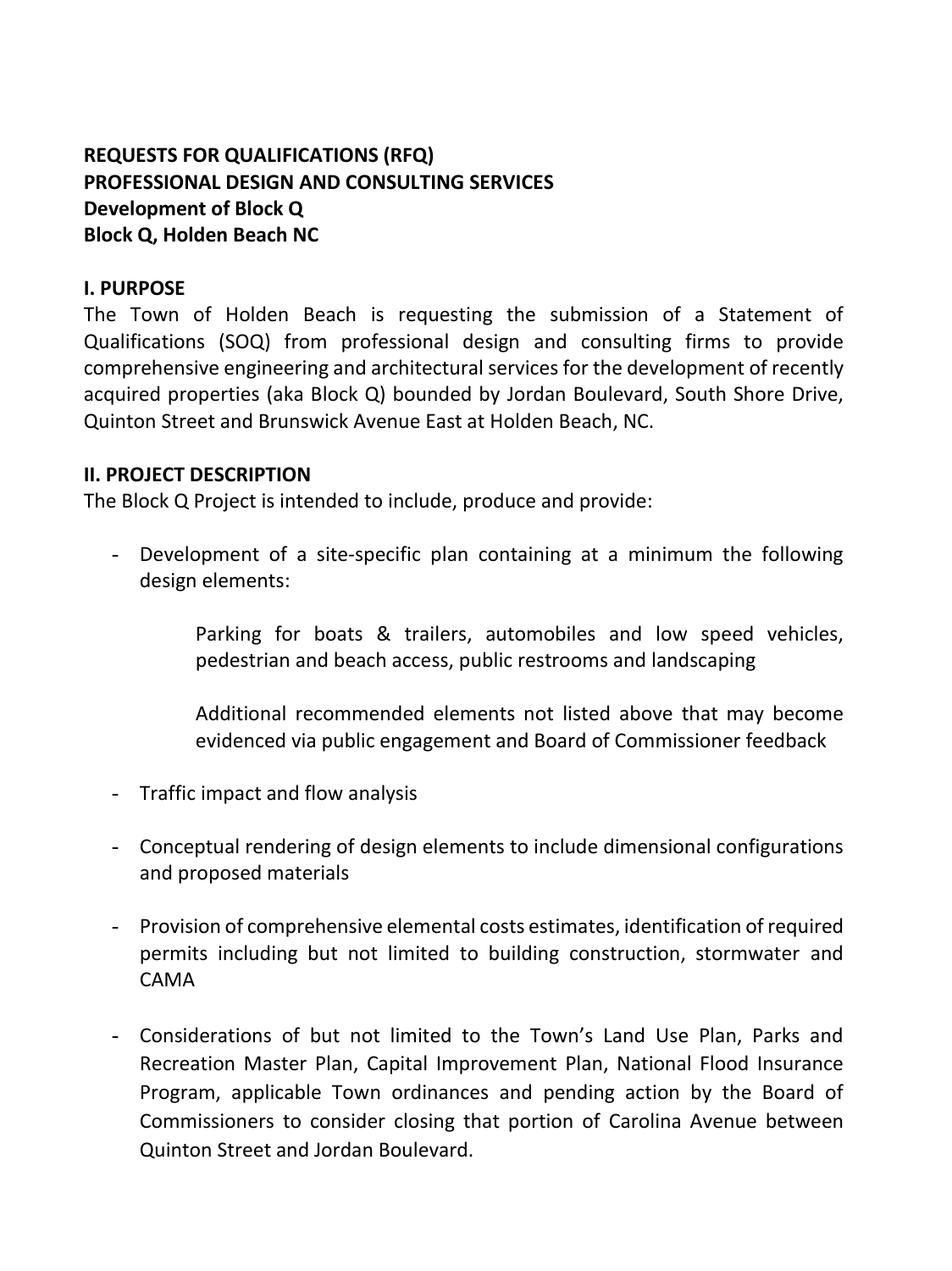- Identification of potential grant funding opportunities
- Time/effort and recommended elemental phasing for design elements.
- Elemental planning and design services, construction management

## **III. SCOPE OF SERVICES**

The Town is seeking to contract with one firm with multi-faceted experience working with Parks and Recreation projects, but may also consider a team of qualified firms, which could include subconsultants. Such experience may include, but is not necessarily limited to, the following:

- Landscape Architectural Design
- Survey
- Environmental Services and Permits Including CAMA Permitting
- Civil Engineering
- Architectural and/or Structural Engineering
- Cost Estimating
- Grant Funding Administration
- Construction Management and Administration

## **IV. SELECTION PROCESS/SUBMITTAL REQUIREMENTS**

Pursuant to North Carolina General Statute 143-64.31, the Town of Holden Beach utilizes a qualifications-based selection process without consideration of fees during the initial phase in selecting firms for professional design services.

Interested firms should submit electronically as a PDF document their qualifications package by no later than **2:00 pm on Friday 24 June 2022,** to: Heather Finnell, Town Clerk; [heather@hbtownhall.com.](mailto:heather@hbtownhall.com)

**Paper copies are not required.** If a hard copy is submitted, four (4) copies shall be delivered to the Holden Beach Town Hall located at 110 Rothschild Street, Holden Beach NC 28462 prior to the submission deadline.

Whether digital or hard copy, the subject line should contain the **firm's name** and **"Statement of Qualifications for Professional Design and Consulting Services – Block Q"**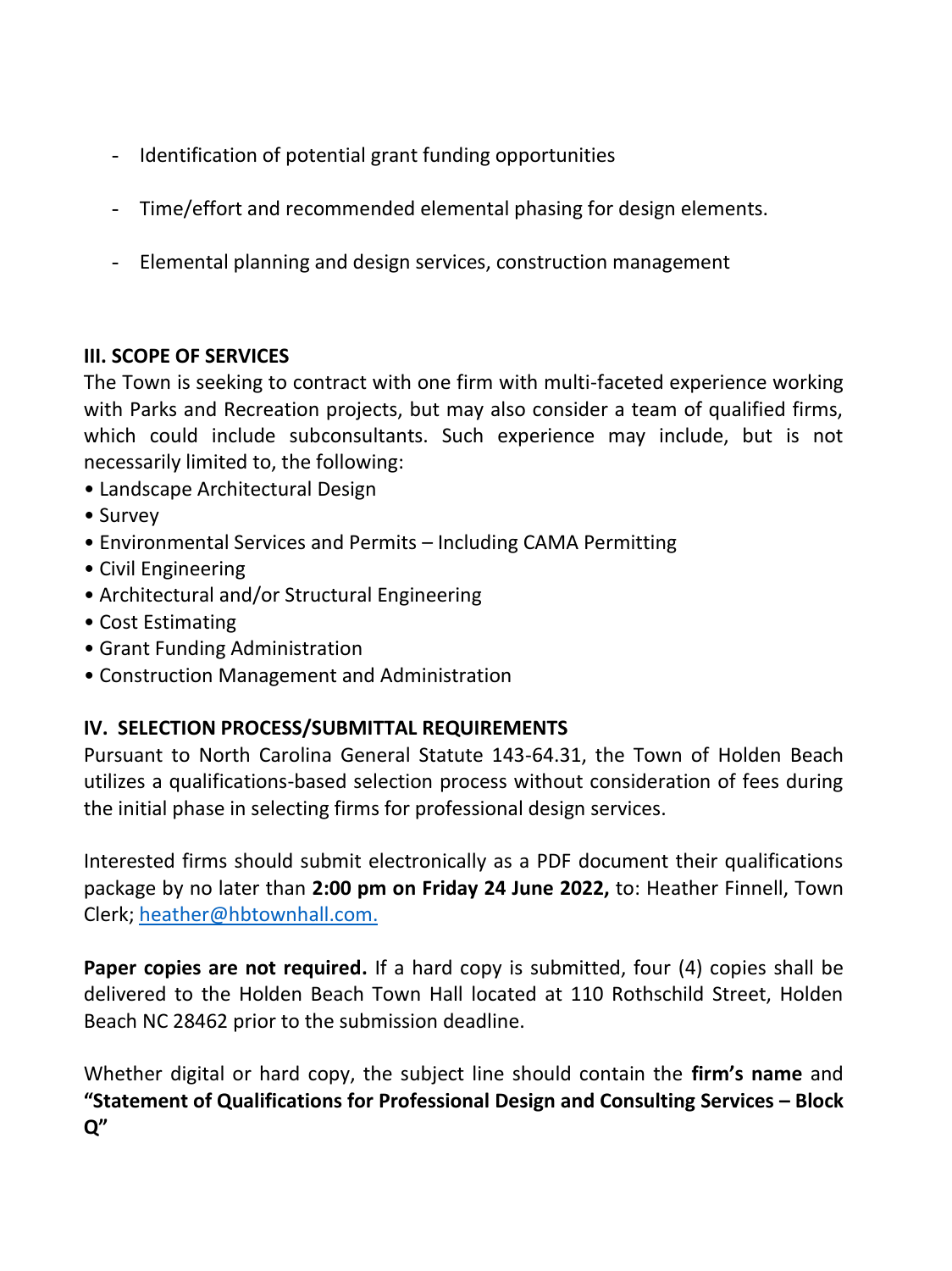All interested firms that have questions must direct them to the Town Clerk Heather Finnell via email no later than 17 June 2022. Any addendums will be released with answers to submitted questions with posting on the Town's website at **[https://www.hbtownhall.com.](https://www.hbtownhall.com/)** 

## **V. SUBMISSION REQUIREMENTS**

The selection of a firm will be based on the overall qualifications as presented in the detailed SOQ. The presence or absence of one or more of the items listed below, except for those items required by law, shall not be completely disqualifying but shall be taken into consideration when evaluating each firm. Qualification statements should address the following:

1. Firm name and office location responsible

2. Key Project Team member qualifications, including sub-consultants

3. Relevant experience in design, permitting and construction administration of parks and recreational facilities and any other publicly funded governmental projects in North Carolina

4. Brief overview and history of the firm

5. Project and client references for related work. Be sure to include similar work performed in the past five years with client contact information.

6. Please keep all submitted SOQs to a maximum of 30 pages

#### **VI. SELECTION CRITERIA**

The considerations below will be utilized for selection of the firm. Selection will be made by the Holden Beach Board of Commissioners.

1. **Professional Expertise**: The firm's recent experience, knowledge, and familiarity in conducting similar projects.

2. **Management & Technical Expertise:** The experience of the proposed Project Team in completing projects of this nature efficiently,and through administration of relevant grant funding.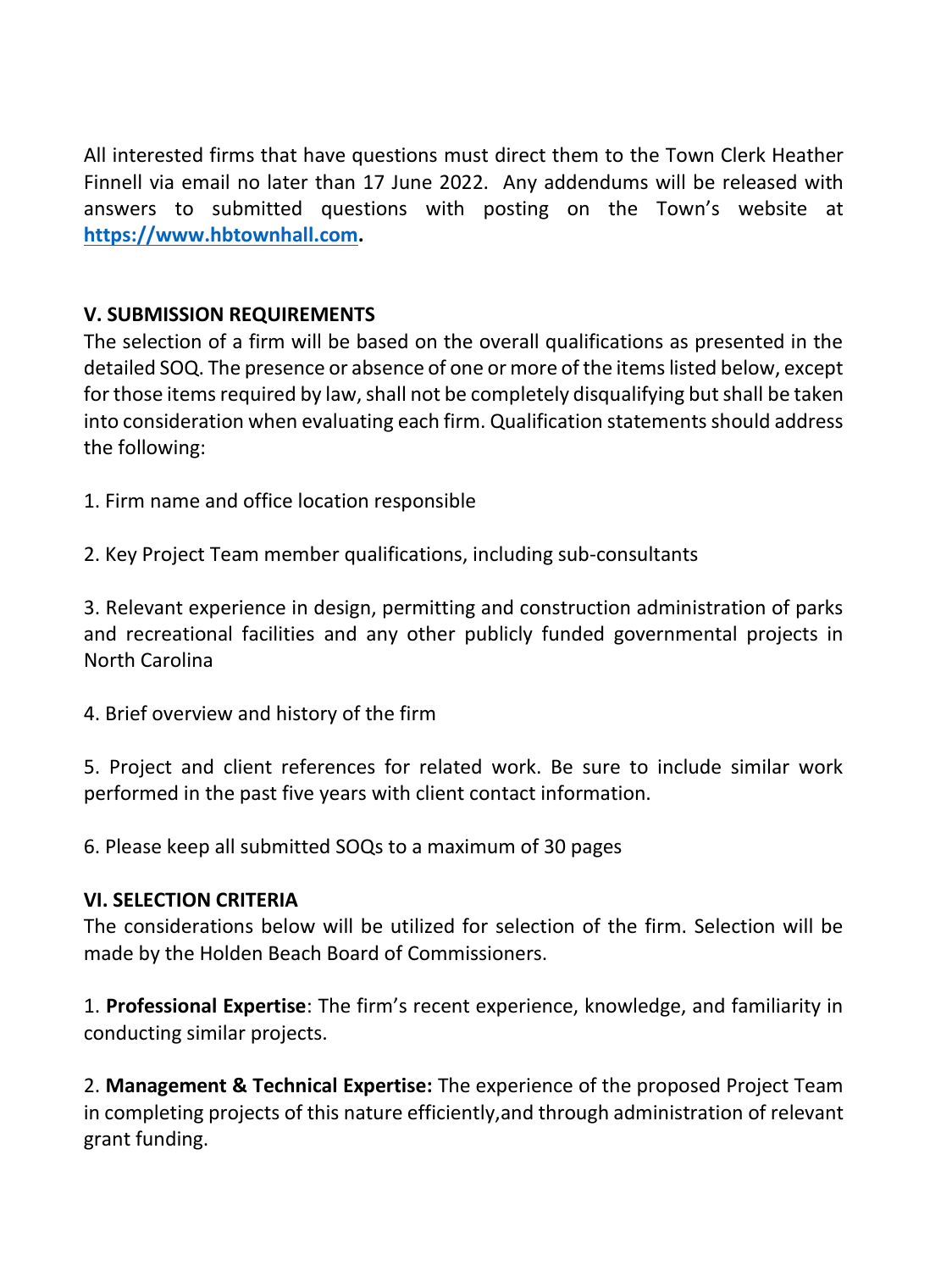3. **Local Knowledge & Permitting Experience**: Strong consideration will be given to team demonstrating knowledge of the local permitting processes and requirements. Recent experience in submitting similar projects in coastal NC areas will be relevant.

4. **Past Performance**: Relevant project references shall be provided. The firm's ethical and professional standing and satisfactory performance under previous contracts, along with positive client relationships, will be considered. The Town will review other factors directly applicable to the firm's qualifications as provided for this project.

## **VII. CONDITIONS AND RESERVATIONS**

The Town reserves the right to request substitution of any subconsultants. The Town also reserves the right to reject any or all responses to this RFQ, to waive technicalities, to advertise for a new RFQ response, or to accept any RFQ response deemed to be in the best interest of the Town. The selected firm/consultant(s) and all subconsultants may be required to submit an affidavit certifying compliance with the terms of the State of North Carolina's E-verify statute (NCGS 64-26).

A response to this RFQ is not to be construed as a contract, nor does it indicate commitment of any kind. The RFQ does not commit the Town to pay for costs incurred in the submission of a response to this RFQ or for any cost incurred prior to the execution of a final contract.

It is an absolute requirement of the Town that the project work site and work force be drug free and that associated individuals, including subcontractors, working on the project be free of prior or pending felony convictions. The qualifications statement should include a commitment to this requirement and an indication of the plan of the firm to ensure compliance with this requirement.

## **VIII. DELIVERABLES SCHEDULE**

It is imperative that the deliverables identified in the project description be fulfilled within a 90-day period after selection and execution of a contract with the Consultant.

## **IX. CONTRACTING**

Any contract developed for this work shall be enforced in accordance with the laws of the State of North Carolina. Any controversy or claim arising as a result of contracting